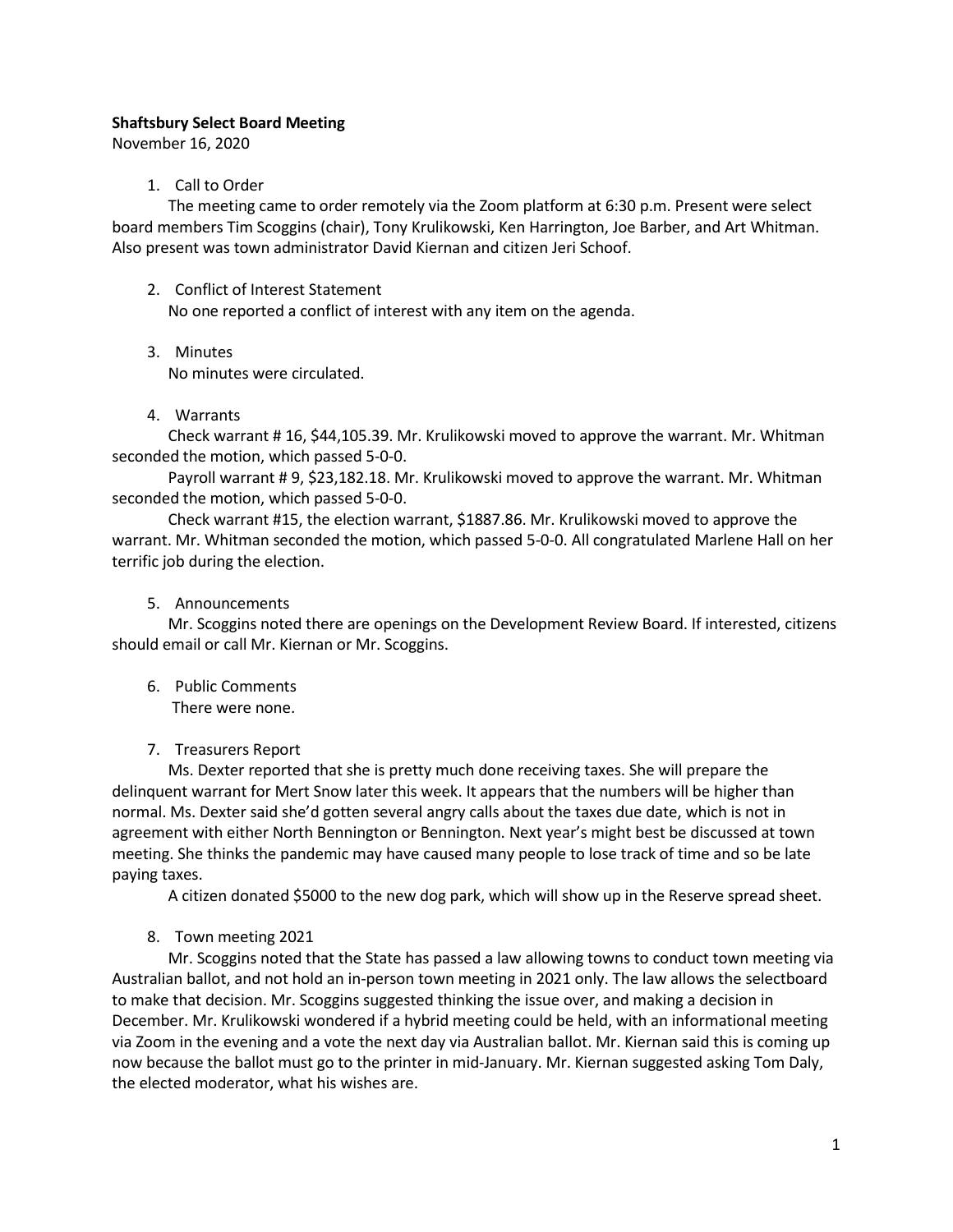### 9. 2020 Election

Mr. Scoggins noted that Marlene Hall, town clerk, and Gina Jenks, assistant town clerk, spent weeks counting absentee ballots and putting in time and effort above and beyond what is usually required. He and Mr. Whitman thought a stipend of \$1000 for the clerk and \$750 for the assistant clerk would be an appropriate "thank you" to the two, who brought off a hitch-free, very smooth election. Mr. Kiernan noted that the town has raised over \$30,000 in grants to cover the costs of the election, including a grant that Ms. Hall secured from the state clerk's association. Mr. Whitman moved to give \$1000 to the clerk and \$750 to the assistant clerk in acknowledgement of the superb job they did handling the 2020 election. Mr. Krulikowski seconded the motion, which passed 5-0-0.

### 10. CUD update

Mr. Scoggins reported about 85% of Bennington County residents have Comcast cable. The recently completed feasibility study found that reaching the remainder will be an expensive proposition, and one it will be hard to finance alone. The CUD has entered into conversations with the Windham CUD to see what synergies might be possible.

Mr. Scoggins has learned that the cell phone coverage maps created for Shaftsbury can now be explored within the online state system. They could be helpful in choosing a carrier. A link to the interactive map can be found at shaftsburyvt.gov

# 11. DPW report

Brush cutting is continuing on Trumbull Hill Road. Laclair Road may need to be closed to address a culvert wash out which will require a head wall fix. Gravel is being added to parts of the road system in Hidden Valley. Clearing around a culvert at Hollow Hideaway is underway. Winter equipment is being readied. Demolition of the old garage began today. Thanks to DeLurey's help, a \$9000 credit has been secured for a new International truck. A contingency plan that would allow the Town to operate with all crew members out because of Covid is being crafted. Private contractors would assist.

# 12. Community appropriations

Mr. Kieran is arranging for groups seeking community appropriations to present before the Select Board beginning on December 7.

# 13. Budget discussion

Mr. Kiernan said everything will be on the table this year. He'd like to hold a meeting on November 30 to kick off the budget discussion.

He will be asking for a new reserve fund this year, to replace the fire department's stock packs on a rotating basis.

The state is imposing a communications fee for state police-based E911 fire dispatch, about \$1500 the first year, rising to about \$6000 in about four years, which the town will have to begin planning for. Alternative dispatch services are being explored. Chief Vadakin will report on those explorations at an upcoming board meeting.

# 14. Other business

Mr. Kiernan reported that he and Ms. Dexter will shortly have a Zoom meeting with the state bond bank to discuss a \$65,000 loan for construction planning for the water main project. It will affect only water customers. Design will take the bulk of 2021. Construction will take place in 2022 or early 2023.